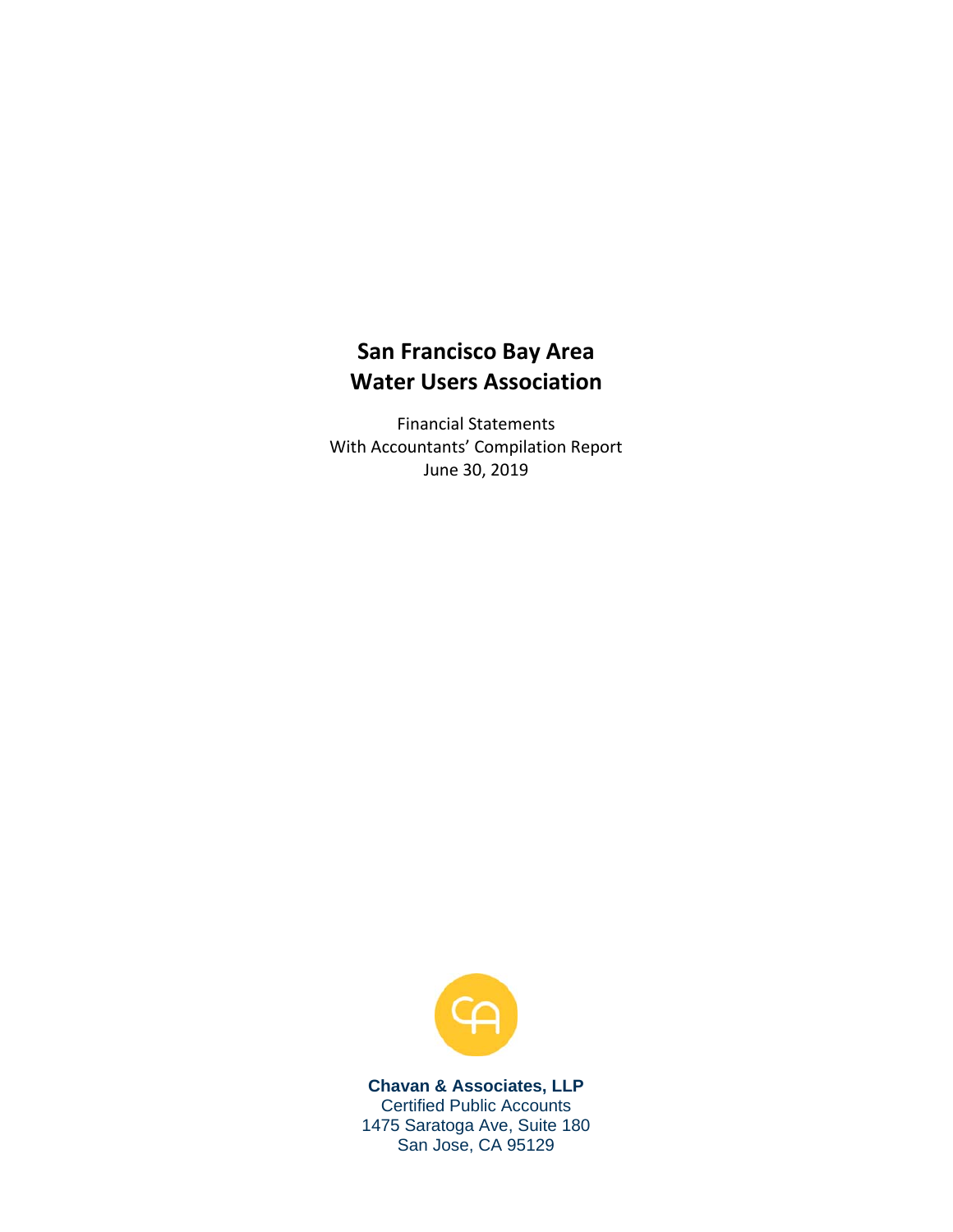Table of Contents

| <b>Financial Statements:</b> |  |
|------------------------------|--|
|                              |  |
|                              |  |
|                              |  |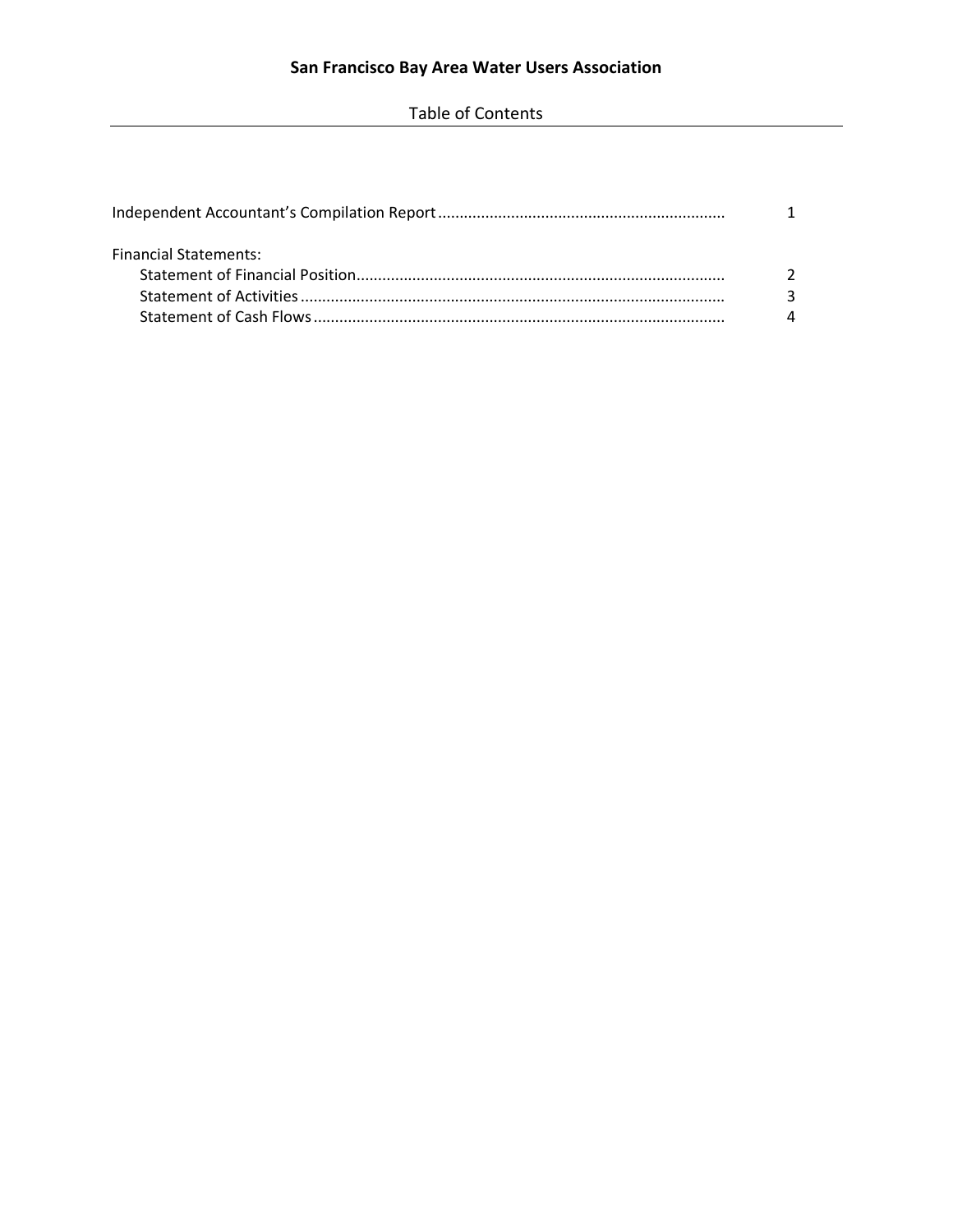

To the Board of Directors San Francisco Bay Area Water Users Association

## **Independent Accountant's Compilation Report**

Management is responsible for the accompanying financial statements of the San Francisco Bay Area Water Users Association (the "Association"), which comprises the Statement of Financial Position as of June 30, 2019, and the related Statement of Activities, and Statement of Cash Flows for the year then ended in accordance with accounting principles generally accepted in the United States of America. We have performed a compilation engagement in accordance with Statements on Standards for Accounting and Review Services promulgated by the Accounting and Review Services Committee of the AICPA. We did not audit or review the financial statements nor were we required to perform any procedures to verify the accuracy or the completeness of the information provided by management. Accordingly, we do not express an opinion, a conclusion, nor provide any form of assurance on these financial statements.

Management has elected to omit substantially all the disclosures required by accounting principles generally accepted in the United States of America. If the omitted disclosures were included in the financial statements, they might influence the user's conclusions about the Association's financial position, results of operations, and cash flows. Accordingly, the financial statements are not designed for those who are not informed about such matters.

C & A UP

October 17, 2019 San Jose, California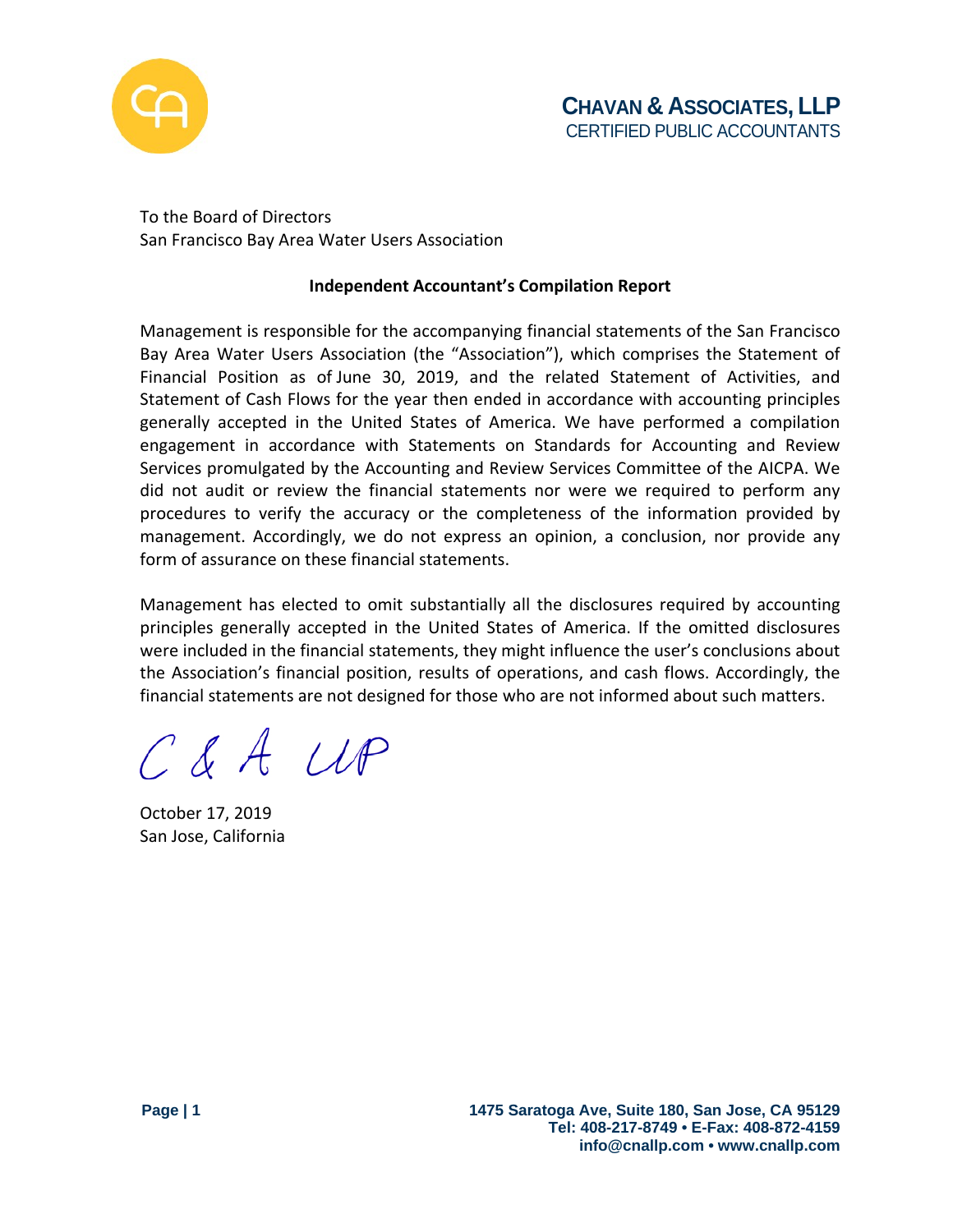| <b>ASSETS</b>                     |       |
|-----------------------------------|-------|
| <b>Current Assets:</b>            |       |
| Cash and Cash Equivalents         | 9,447 |
|                                   |       |
| <b>TOTAL ASSETS</b>               | 9,447 |
|                                   |       |
| <b>NET POSITION</b>               |       |
| <b>Without Donor Restrictions</b> | 9,447 |
|                                   |       |
| TOTAL NET POSITION                | 9,447 |

See accountants' compilation report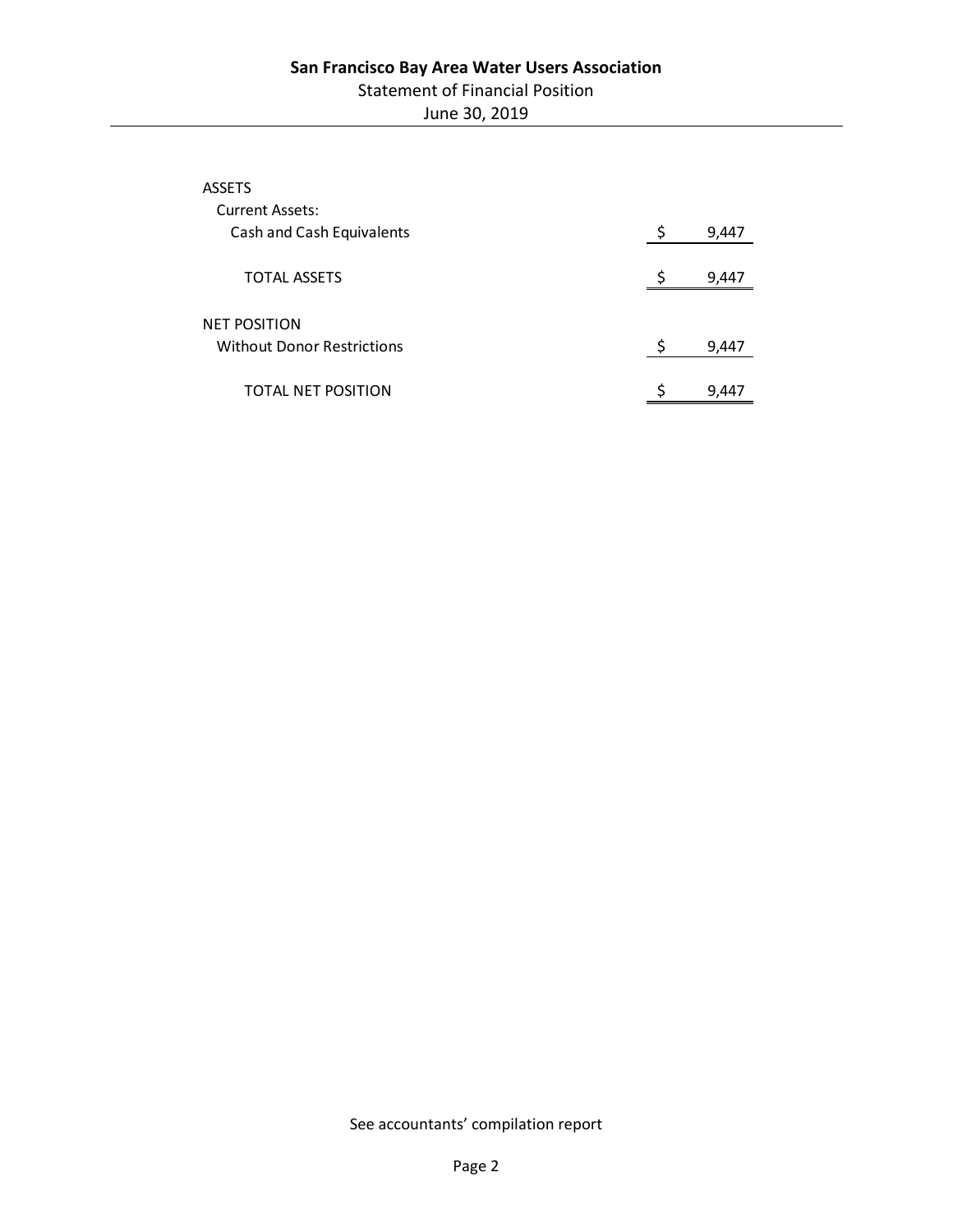| <b>OPERATING REVENUE</b>                 | \$          |
|------------------------------------------|-------------|
| <b>OPERATING EXPENSES</b>                |             |
| <b>OPERATING INCOME</b>                  |             |
| NON-OPERATING REVENUE<br>Interest income | 5           |
| <b>CHANGE IN NET POSITION</b>            | 5           |
| <b>NET POSITION - BEGINNING</b>          | 9,442       |
| <b>NET POSITION - ENDING</b>             | \$<br>9,447 |

See accountants' compilation report